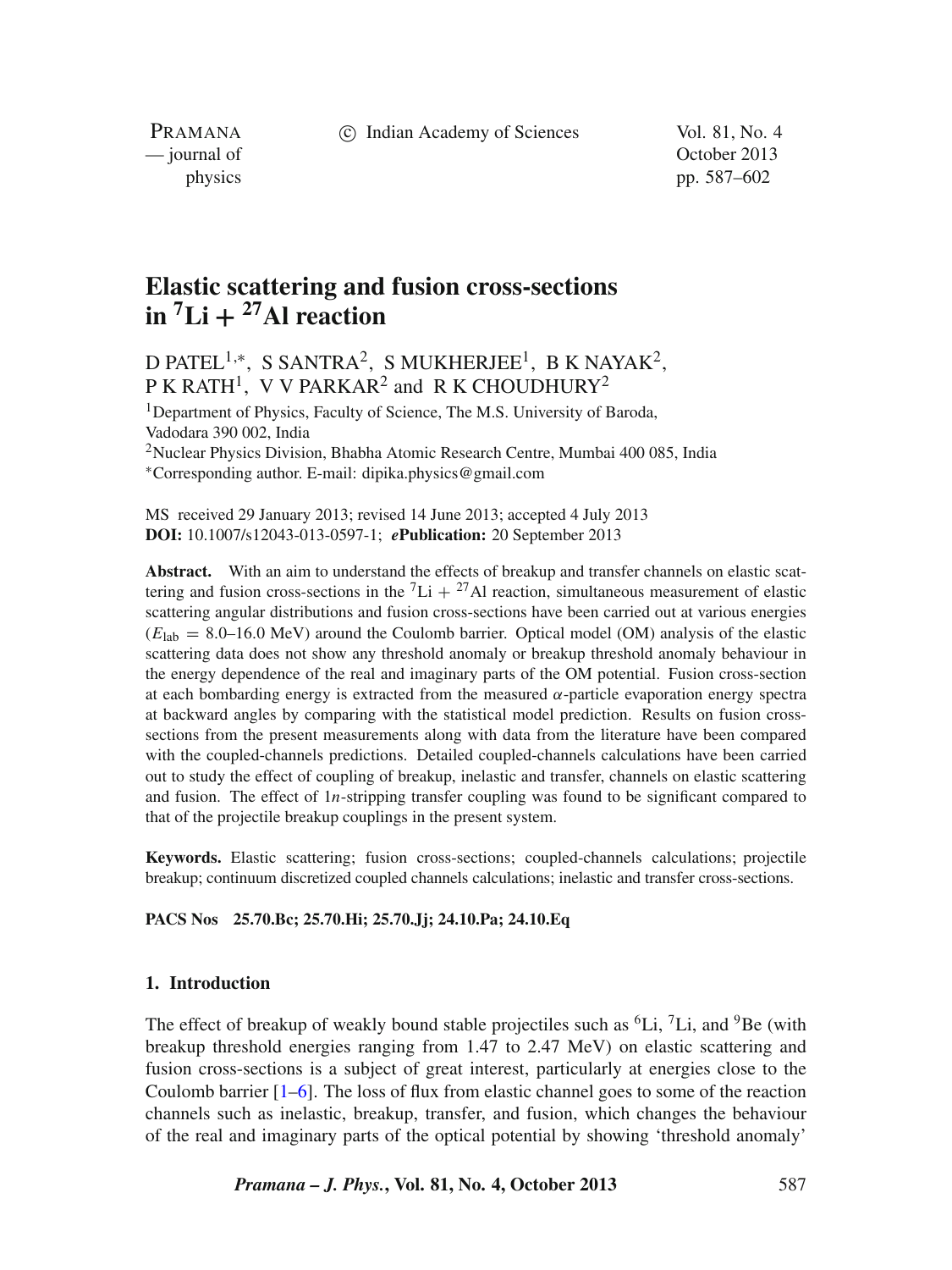(TA) [\[5](#page-14-2)[,7](#page-14-3)[–9](#page-14-4)] and 'breakup threshold anomaly' (BTA) [\[10](#page-14-5)[–12](#page-14-6)] in the reactions involving tightly and weakly bound nuclei. The above modification in effective (bare+polarization) potential for elastic channel at energies around the Coulomb barrier results in an enhancement or suppression in the corresponding fusion cross-sections.

There have been many measurements on elastic scattering involving stable weakly bound [\[13](#page-14-7)[–23\]](#page-14-8) as well as radioactive nuclei [\[24](#page-14-9)[–26](#page-14-10)] with some contradictory observations. For example, it is reported that in the reaction of the weakly bound nuclei  ${}^{7}Li +$ <sup>138</sup>Ba [\[18\]](#page-14-11), and for <sup>7</sup>Li, <sup>9</sup>Be + <sup>208</sup>Pb [\[19](#page-14-12)[,20\]](#page-14-13), the so-called threshold anomaly (TA) is observed, but not in <sup>9</sup>Be + <sup>209</sup>Bi [\[21](#page-14-14)] reaction and also in the reanalysis of <sup>7</sup>Li + <sup>138</sup>Ba reaction [\[22](#page-14-15)]. Recently, experiments have been carried out for  ${}^{6}Li + {}^{112,116}Sn$  [\[10\]](#page-14-5) and  ${}^{6}Li$  $+$  <sup>209</sup>Bi [\[11](#page-14-16)] systems, which have shown the existence of the so-called breakup threshold anomaly (BTA). In light mass systems  ${}^{9}Be + {}^{27}Al$ ,  ${}^{64}Zn$  [\[13](#page-14-7)[,23](#page-14-8)],  ${}^{6,7}Li + {}^{28}Si$  [\[15](#page-14-17)[,27\]](#page-14-18), and  ${}^{7}Li + {}^{27}Al$  [\[28](#page-14-19)], the usual TA has not been observed. However, there is no clear understanding by which one can *a priori* predict the energy dependence of the optical model potentials around the Coulomb barrier.

On the other hand, for fusion measurements involving heavier targets, for instance  $89\text{Y}$ ,  $124\text{Sn}$ ,  $144.152\text{Sm}$ ,  $165\text{Ho}$ ,  $206\text{Pb}$ ,  $208\text{Pb}$ ,  $209\text{Bi}$ , with loosely bound projectiles,  $6.7\text{Li}$ , 9Be, 6He, fusion enhancement at the sub-barrier energies and suppression at above the Coulomb barrier energies have been reported [\[29](#page-14-20)[–38\]](#page-14-21). For some of the medium mass targets, complete fusion cross-sections are not measured separately and it is mentioned that breakup does not affect the total fusion (complete fusion  $+$  incomplete fusion) at above-barrier energies [\[13](#page-14-7)[,39](#page-14-22)[,40\]](#page-14-23). A few measurements exist in the literature on fusion reactions with light mass targets at sub- and near-barrier energies. Ray *et al* [\[41\]](#page-14-24) have carried out systematic comparisons of their fusion data on  ${}^{6,7}Li + {}^{24}Mg$  systems along with the data of <sup>6,7</sup>Li + <sup>12,13</sup>C [\[42](#page-15-0)[–44](#page-15-1)], <sup>16</sup>O [\[45](#page-15-2)[,46\]](#page-15-3), <sup>28</sup>Si [\[47](#page-15-4)[,48\]](#page-15-5), <sup>27</sup>Al [\[49](#page-15-6)[,50](#page-15-7)] systems. Most of these data are for above-barrier energies. For instance, Padron *et al* [\[49\]](#page-15-6) have measured the total fusion cross-section for  ${}^{7}$ Li system on  ${}^{27}$ Al at well above the Coulomb barrier energy and have shown no evidence of suppression of the total fusion cross-section due to the breakup of the projectile as compared to the tightly bound nuclei. Kalita *et al* [\[50\]](#page-15-7) have also obtained fusion excitation function for the same system at above-barrier energies which showed good agreement with the coupled-channels calculations using CCDEF code. It should be noted that for the <sup>7</sup>Li + <sup>27</sup>Al system, some preliminary data on fusion cross-section measurement are reported in a conference paper [\[51\]](#page-15-8). The results showed that the fusion cross-sections at sub- and near-barrier energies are on an average highly suppressed as compared to the ones involving other weakly bound projectiles such as <sup>6</sup>Li and <sup>9</sup>Be with the same target, although their measured data at above-barrier energies for the  ${}^{7}Li + {}^{27}Al$  system are in good agreement with the data reported in ref. [\[49](#page-15-6)]. Also, it is observed that the above data [\[51\]](#page-15-8) at near- and sub-barrier energies are very much scattered. Thus, one cannot conclude about the enhancement or suppression of the fusion at this energy region. Therefore, it would be interesting to have new measurements on fusion cross-sections at energies around the Coulomb barrier for the  ${}^{7}Li + {}^{27}Al$  system. It will also be interesting to carry out a simultaneous measurement of elastic scattering and fusion cross-sections for the above system to address the effect of projectile  $(7Li)$  breakup as well as nucleon transfer on these channels.

In view of the above motivations, measurements of both fusion cross-section and elastic scattering are carried out for the  ${}^{7}Li + {}^{27}Al$  system from below to above the Coulomb

588 *Pramana – J. Phys.***, Vol. 81, No. 4, October 2013**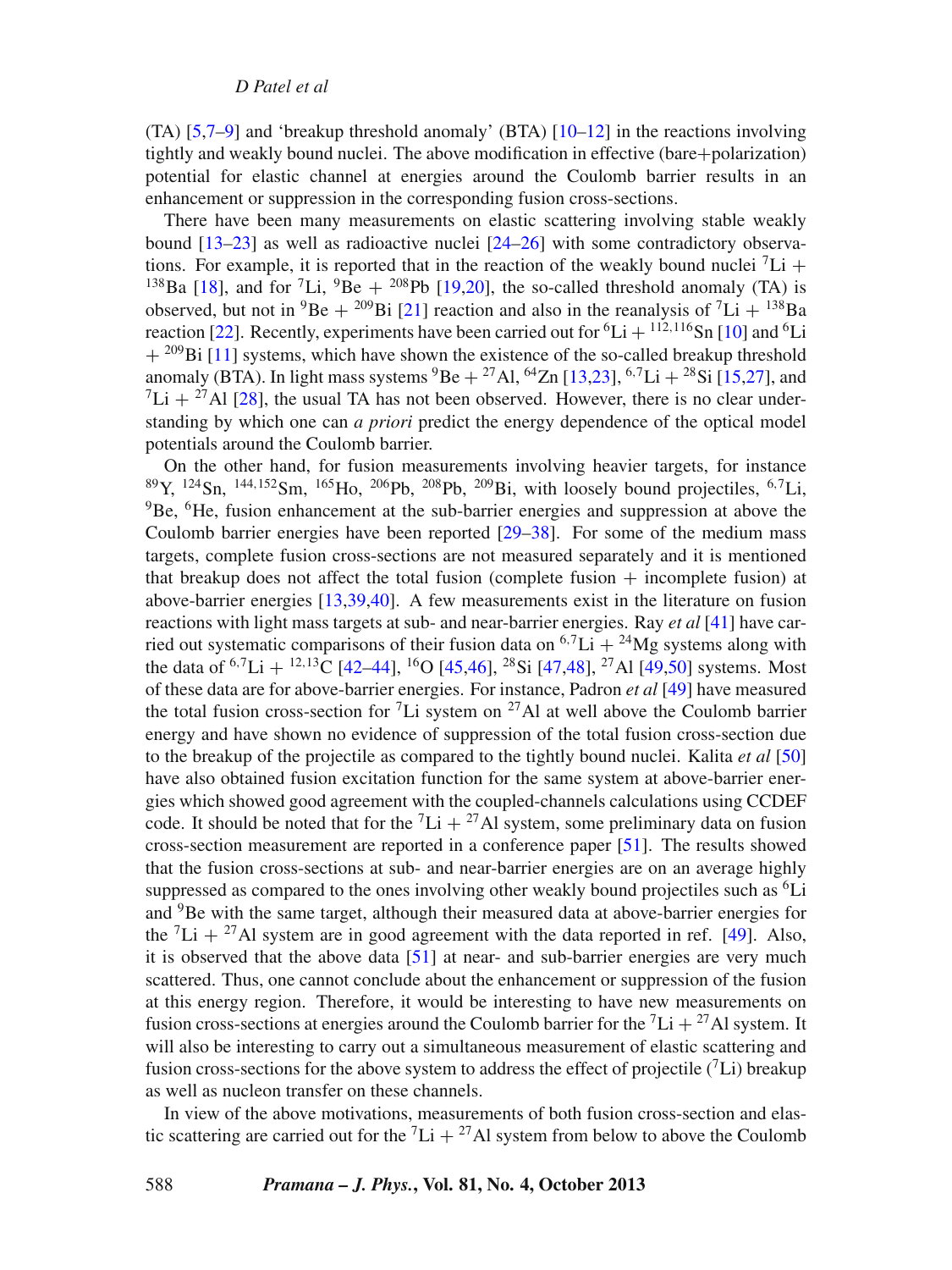barrier energies ( $E_{lab}$  ∼ 8.0 MeV <  $V_b$  < 16.0 MeV). Though elastic scattering angular distribution for the present system exists in the literature (e.g., in ref. [\[28](#page-14-19)]), the  $\alpha$ -evaporation energy spectra from which we propose to obtain fusion cross-section are not available. In order to avoid any systematic errors in the normalization of the  $\alpha$ -energy spectrum to the elastic scattering at a particular angle and beam energy, it is of paramount importance that the data for the above channels are measured in the same experimental set-up. Detailed coupled-channels calculations are performed to study the effect of direct reaction channels on elastic scattering and fusion cross-sections with the potential and coupling parameters constrained by the data from the present measurements as well as the data from the literature.

The paper is organized as follows. The experimental details of the measurements are given in [§2.](#page-2-0) In [§3,](#page-2-1) optical model analysis of elastic scattering has been presented. Section [4](#page-5-0) describes fusion cross-section measurements through  $\alpha$ -particle evaporation spectra and their analysis. Further, in  $\S$ 5, the detailed coupled-channels calculations using FRESCO code are described. Finally, the results are summarized in  $\S6$ .

### <span id="page-2-0"></span>**2. Experimental details**

The experimental measurements were performed with  ${}^{7}$ Li beam using Folded Tandem Ion Accelerator (FOTIA) Facility at BARC, Mumbai, India. The elastic scattering and α-particle angular distribution measurements were carried out for the <sup>7</sup>Li + <sup>27</sup>Al system  $(V_b^{\text{lab}} \sim 8.3 \text{ MeV})$  at six different bombarding energies 8, 9, 10, 12, 14, and 16 MeV. A self-supported <sup>27</sup>Al target having a thickness of  $\sim$ 100  $\mu$ g/cm<sup>2</sup> was used in the measurements, except for the measurement at 9 MeV beam energy where a target of  $\sim$ 220  $\mu$ g/cm<sup>2</sup> thickness was used. In data analysis, care has been taken to correct for energy loss of the beam in the target. Three telescopes ( $\Delta E - E$ ) of silicon surface barrier detectors of thicknesses 22  $\mu$ m + 1.5 mm, 17  $\mu$ m + 1 mm and 15  $\mu$ m + 300  $\mu$ m respectively with a separation of 10° have been used. The solid angle subtended by each telescope was about 0.5 msr. Two Si surface barrier detectors of 300  $\mu$ m thickness were kept at  $\pm 20^\circ$  with respect to the beam direction to measure Rutherford scattering for the purpose of normalization and to check the left–right beam wandering if any. The beam current was typically of the order of ∼10–15 nA. Measurements for elastic scattering angular distributions were performed in the angular range from 10 $\degree$  to 160 $\degree$ . For  $\alpha$ -particle energy spectra (that were used to obtain fusion cross-section) measurements were carried out in the angular range of 110◦ to 150◦.

A self-supported <sup>12</sup>C target of ~50  $\mu$ g/cm<sup>2</sup> thickness was used for α-particle energy calibration through  ${}^{12}C({}^{7}Li,\alpha){}^{15}N$  reaction. The particle spectra measured by a telescope  $(\Delta E - E)$  showing discrete groups of  $\alpha$ -particles with known energies produced in the above reaction were used for energy calibration as done by Parkar *et al* [\[52](#page-15-9)].

## <span id="page-2-1"></span>**3. Optical model analysis of elastic scattering**

The measured elastic scattering angular distribution data normalized to the Rutherford cross-sections (solid circles) as a function of the centre-of-mass angle  $(\theta_{c,m})$  is shown in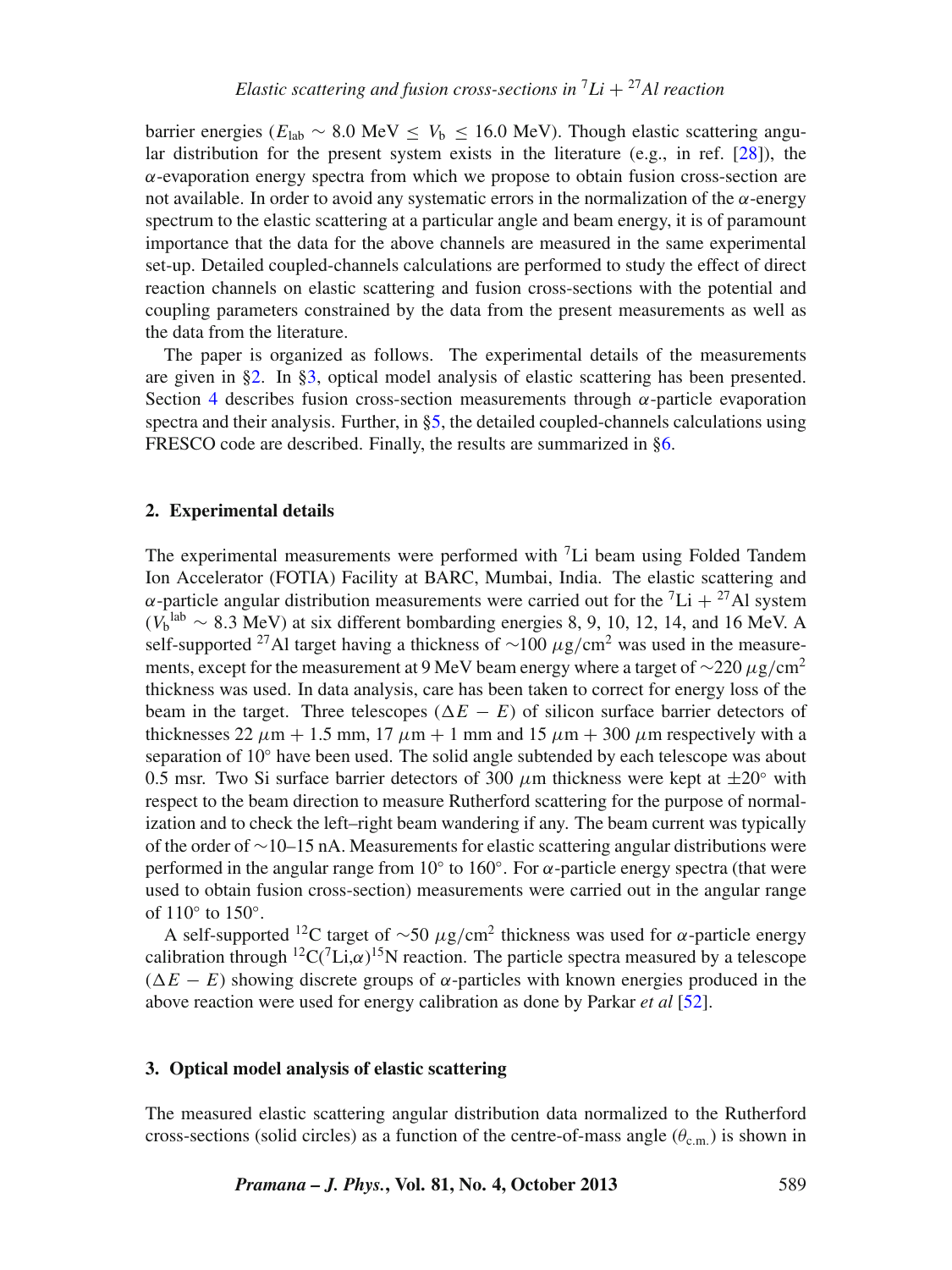## *D Patel et al*

figure [1.](#page-3-0) Optical model (OM) analysis of elastic scattering angular distributions data has been carried out using ECIS code [\[53\]](#page-15-10). Woods–Saxon (WS) form of potentials are used for both real and imaginary parts of the OM potential. In the OM analysis, the real (*V*) and imaginary (*W*) potential depths have been varied to get the best fit to the experimental data with minimum  $\chi^2$  value. The reduced radius  $(r_0)$  and diffuseness  $(a_r$  and  $a_i$ ) parameters have been kept constant at 1.2 fm and 0.63 fm respectively. The OM fit at all energies are shown by continuous lines in figure [1.](#page-3-0) In order to avoid ambiguities with many sets of potential parameters, a radius of sensitivity  $(R_s)$ , where different sets of potential parameters give equal potential value, has been obtained by the method described in [\[10](#page-14-5)]. From the derived value of the radius of sensitivity *R*<sup>s</sup> (∼8.0 fm) and mean value of diffuseness parameters  $a_r$  and  $a_i$  (0.63 fm), the energy dependence of both the real and imaginary potentials are shown in figure [2.](#page-4-0) Potential parameters along with total reaction cross-sections obtained from OM fit at each energy are given in table [1.](#page-4-1) It is observed that the energy dependence of the real and imaginary parts of the OM potential obtained from the present elastic scattering angular distribution data does not show any particular trend of either TA or BTA unlike those observed in refs [\[10](#page-14-5)[–12](#page-14-6)], but consistent with the observation made by Figueira *et al* [\[28\]](#page-14-19) for the same system.

<span id="page-3-0"></span>

**Figure 1.** Measured elastic scattering angular distributions normalized to the Rutherford cross-sections (filled circles) as a function of  $\theta_{c.m.}$  for the  ${}^{7}Li + {}^{27}Al$  system. Solid lines represent the OM fit to the data using Woods–Saxon potentials in ECIS code [\[53\]](#page-15-10).

#### 590 *Pramana – J. Phys.***, Vol. 81, No. 4, October 2013**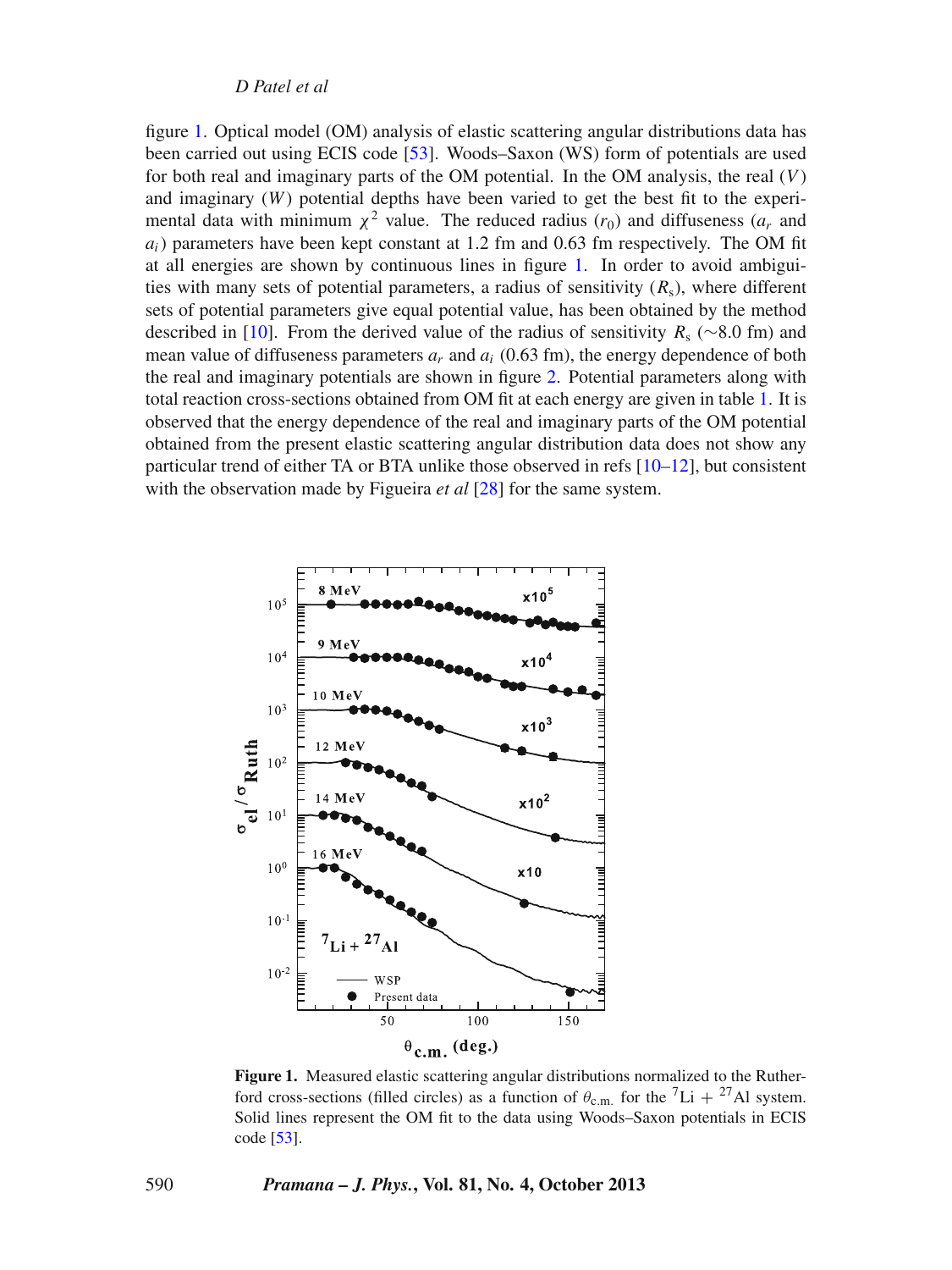<span id="page-4-0"></span>

**Figure 2.** Bombarding energy  $(E_{c.m.})$  dependence of the value of (**a**) real and (**b**) imaginary parts of Woods–Saxon potential at *R*<sup>s</sup> (∼8.0 fm) for the 7Li + 27Al system. Solid lines correspond to dispersion relation calculation.

<span id="page-4-1"></span>**Table 1.** WS potential parameters and total reaction cross-sections obtained from the OM analysis of the elastic scattering data for the  ${}^{7}Li + {}^{27}Al$  system. The radius and diffuseness parameters are chosen to be constant at  $R_r = R_i = 5.90$  fm, where  $R_r = R_i = r_0 (A_p^{1/3} + A_t^{1/3})$  and  $a_r = a_i = 0.63$  fm.

| $E_{\rm lab}$ (MeV) | $E_{\rm c.m.}$ (MeV) | $V$ (MeV) | $W$ (MeV) | $\chi^2_{\rm min}/N$ | $\sigma_{\text{reac}}$ (mb) |
|---------------------|----------------------|-----------|-----------|----------------------|-----------------------------|
| 8.0                 | 6.35                 | 61.25     | 28.61     | 1.71                 | 289                         |
| 9.0                 | 7.15                 | 52.54     | 33.57     | 1.82                 | 487                         |
| 10.0                | 7.94                 | 54.14     | 35.58     | 0.45                 | 682                         |
| 12.0                | 9.53                 | 37.92     | 20.09     | 0.76                 | 869                         |
| 14.0                | 11.12                | 30.57     | 18.18     | 0.89                 | 1015                        |
| 16.0                | 12.7                 | 40.62     | 23.61     | 2.75                 | 1224                        |

The consistency of the present results on real and imaginary parts (*V* and *W*) of the complex optical potential  $U(r, E) = -V(r, E) - iW(r, E)$  has been tested by the dispersion relation analysis  $[54]$ . The energy dependence of the real potential  $(V)$  is obtained by the above dispersion relation calculations by assuming the energy-dependent imaginary potential to be made of three straight line segments (as shown in figure [2b](#page-4-0)). It is observed that the trend of the energy dependence of the real potential is reproduced (as shown by a solid line in figure [2a](#page-4-0)). Hence, both the real and the imaginary parts of the OM potential are consistent.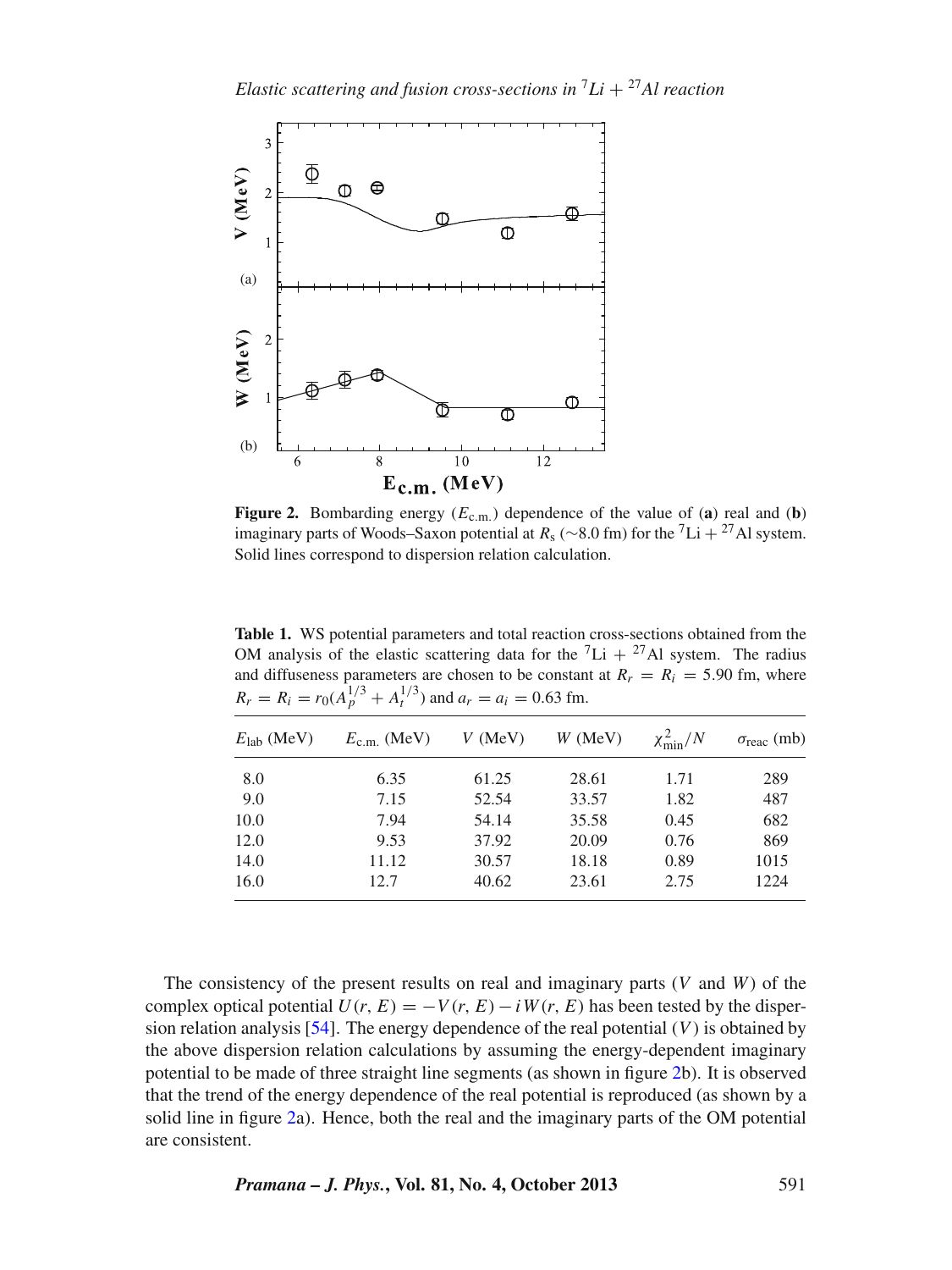## *D Patel et al*

#### <span id="page-5-0"></span>**4. Fusion cross-section from measured** *α***-spectra**

Fusion cross-sections have been extracted at five different bombarding energies corresponding to 8, 9, 10, 14, and 16 MeV from the  $\alpha$ -particle energy spectra measured at backward angles. The measured  $\alpha$ -particle spectra can have contributions from both compound nuclear formation and direct reaction channels such as breakup and/or transfer. To estimate the contributions from direct reactions, coupled-channels calculations using FRESCO (as described in [§5\)](#page-9-0) is performed. The  $\alpha$  contributions can arise from the projectile breakup (7Li → α + *t*) or transfer followed by breakup channels. The breakup contribution has been obtained from the CDCC calculations. It is found that, at backward angles, the contributions from the projectile breakup to measured  $\alpha$ -particles are negligible. One of the important transfer channels that can contribute to alpha yield is

<span id="page-5-1"></span>

**Figure 3.** (a) Cross-sections for different  $\alpha$ -particle evaporation channels in <sup>7</sup>Li + 27Al reaction from the predictions of PACE code. (**b**) Comparison of cross-sections for the sum of different  $\alpha$ -particle evaporation channels and total fusion in  ${}^{7}Li + {}^{27}Al$ reaction.

## 592 *Pramana – J. Phys.***, Vol. 81, No. 4, October 2013**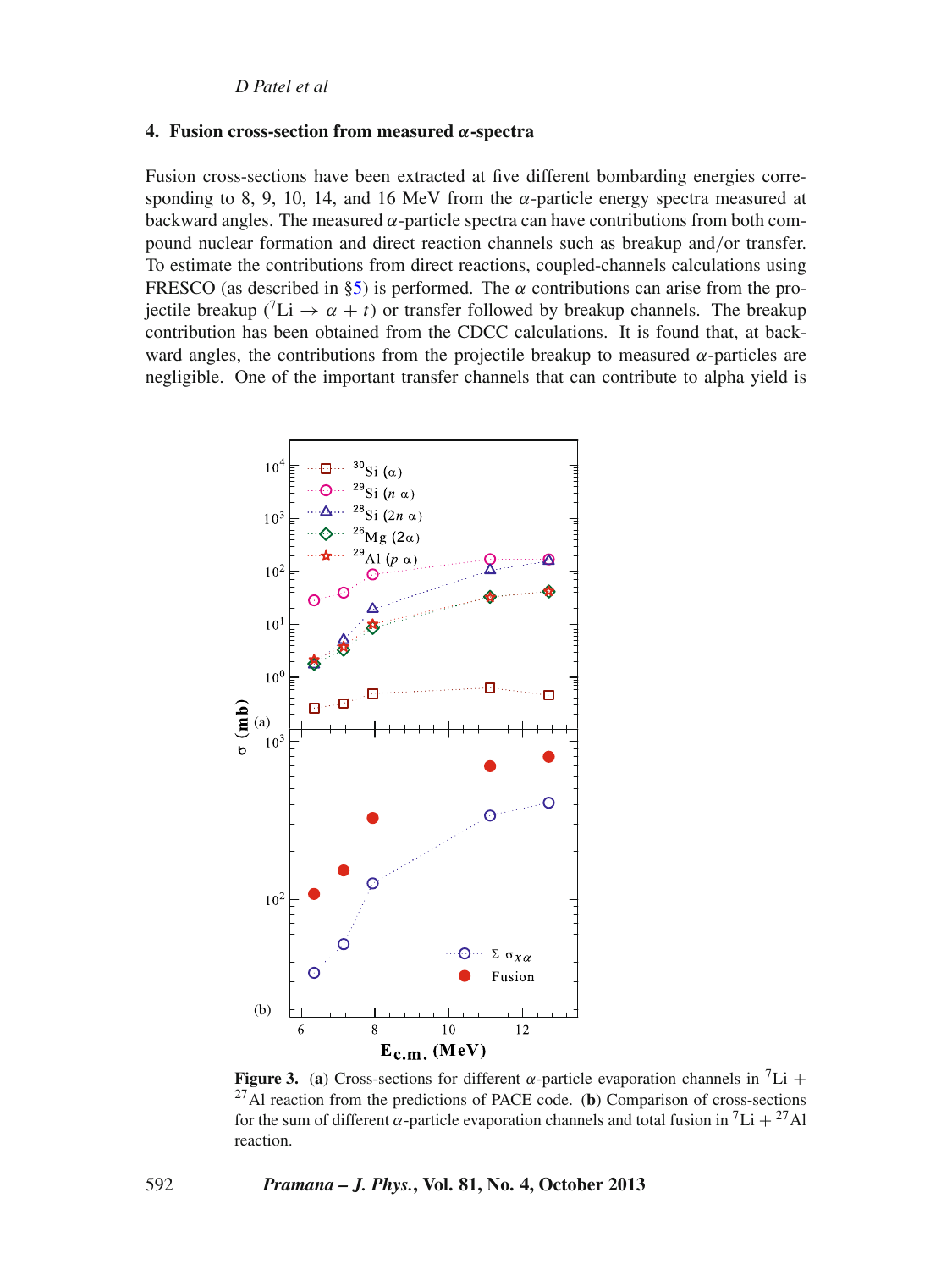the 1*p*-pickup by <sup>7</sup>Li to form <sup>8</sup>Be, which in turn can break into two  $\alpha$ -particles. In <sup>7</sup>Li +  $^{209}$ Bi reaction [\[55](#page-15-12)] it was observed that this channel has a substantial contribution towards alpha production. However, from the coupled-channels calculations, it is observed that the cross-sections for the 1*p*-pickup channel at backward angles are much smaller compared to the evaporation alpha yields. Also, for a similar light mass system  ${}^{7}Li + {}^{28}Si$  [\[47\]](#page-15-4), it is verified that the contributions to  $\alpha$ -particle spectra are mostly from the compound reaction channels at backward angles. From the PACE [\[56](#page-15-13)] calculations, the different possible  $\alpha$ -particle evaporation channels are shown in figure [3a](#page-5-1). It is found that the combined cross-sections of the above  $\alpha$ -particle evaporation channels constitute ∼32–50% of the total fusion cross-sections over the measured energy range as demonstrated in figure [3b](#page-5-1).

The measured evaporated  $\alpha$ -particle energy spectra were compared to the results of Monte Carlo statistical model code PACE [\[56\]](#page-15-13) to obtain the fusion cross-section as done in ref. [\[52\]](#page-15-9). The  $\alpha$ -particle evaporation spectra were obtained in energy bins of 1.0 MeV width. The  $d\sigma_{\alpha}/d\Omega$  is extracted using the relation given below:

$$
\frac{d\sigma_{\alpha}}{d\Omega} = \frac{d\sigma_{\rm el}}{d\Omega} \times \frac{Y_{\alpha}}{Y_{\rm el}},\tag{1}
$$

where  $d\sigma_\alpha/d\Omega$ ,  $Y_\alpha$  and  $d\sigma_{el}/d\Omega$ ,  $Y_{el}$  are the differential cross-sections and yields of  $\alpha$ particle emission and elastic scattering respectively.

The magnitude of total fusion cross-section in the PACE input is optimized to get the best fit with the experimental  $\alpha$ -evaporation spectra. In the PACE code, the spin distribution following the fusion was parametrized as a Fermi distribution:

$$
\sigma_l = \frac{(\pi/k^2)(2l+1)}{1 + \exp((l - l_{\text{max}})/\Delta)},
$$
\n(2)

where  $\Delta$  is the diffuseness parameter, *k* is the wave number, and the variable  $l_{\text{max}}$  was determined from the relation,  $\sigma_{\text{fus}} = \sum_{l=0}^{l_{\text{max}}} \sigma_l$ . The level density parameter was set at *A*/10. This method worked well for comparing and optimizing the  $\alpha$ -particle energy spectra predicted by PACE [\[56](#page-15-13)] with the ones from the measurement. Thus, the experimental fusion cross-sections were obtained. The fusion cross-sections obtained at different energies are listed in table [2.](#page-6-0) Figure [4](#page-7-0) shows a comparison between measured and PACE-predicted  $\alpha$ particle energy spectra at different angles and bombarding energies. In figure [5](#page-8-0) the fusion cross-sections ( $\sigma_{\text{fus}}$ ) obtained from the present measurements are plotted as a function of energy ( $E_{\text{c.m.}}$ ) along with the available data in the literature. It can be observed that the

<span id="page-6-0"></span>**Table 2.** Fusion cross-sections for the  ${}^{7}Li + {}^{27}Al$  system at various bombarding energies extracted from the measured α-particle spectra.

| $E_{\rm lab}$ (MeV) | $E_{\rm c.m.}$ (MeV) | $\sigma_{\text{fus}}$ (mb) |
|---------------------|----------------------|----------------------------|
| 8.0                 | 6.35                 | $108 + 14$                 |
| 9.0                 | 7.15                 | $152 + 20$                 |
| 10.0                | 7.94                 | $327 + 40$                 |
| 14.0                | 11.12                | $697 + 87$                 |
| 16.0                | 12.7                 | $800 \pm 100$              |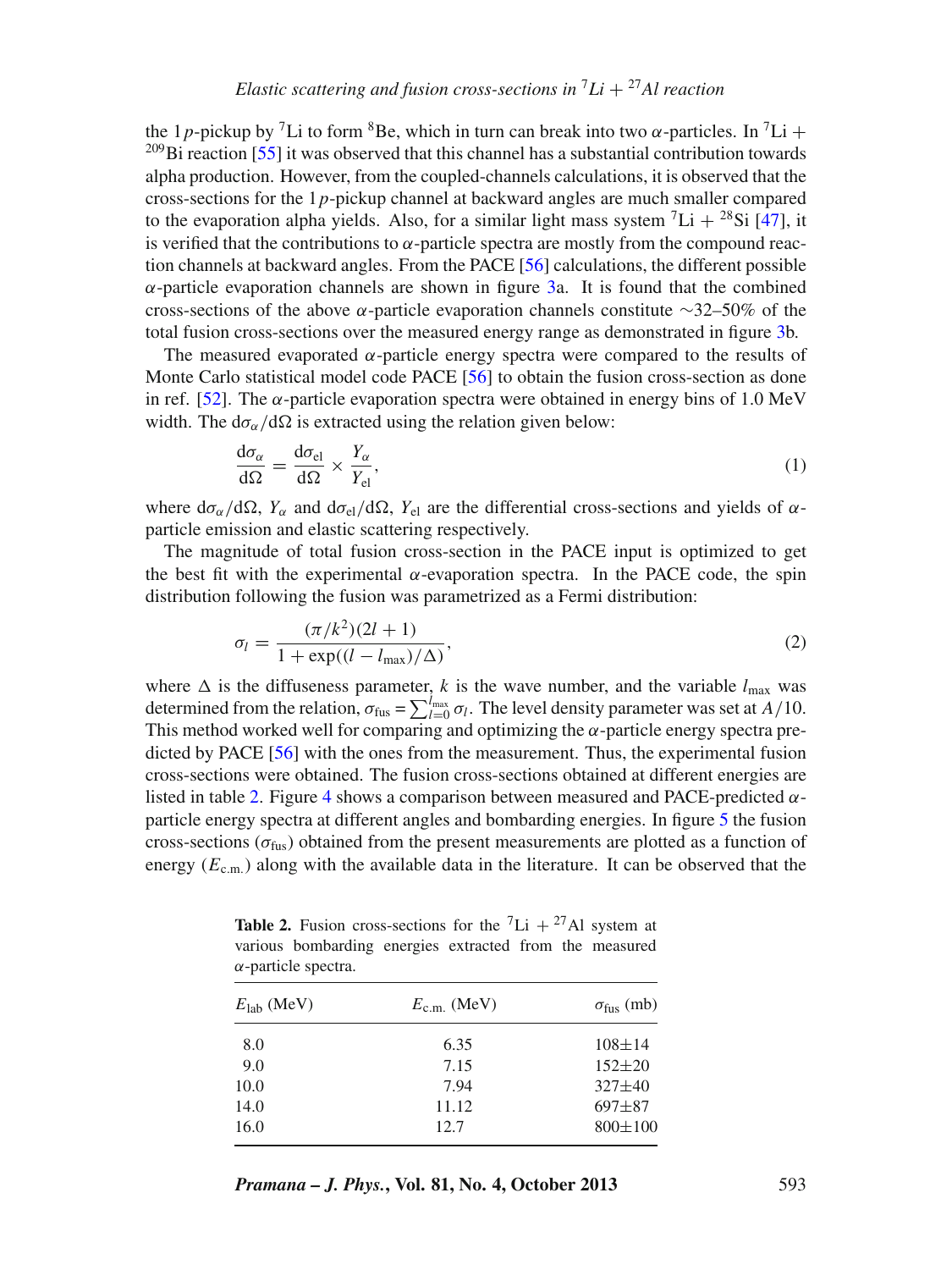<span id="page-7-0"></span>

**Figure 4.** The  $\alpha$ -particle energy spectra measured at various energies in <sup>7</sup>Li + <sup>27</sup>Al reaction along with the predictions of PACE code. The filled circles show experimental data points and PACE calculations are shown by histograms. All the angles and energies are represented in laboratory system.

present fusion cross-sections at the above-barrier energies match well with the available literature data [\[49](#page-15-6)[,50\]](#page-15-7) and at sub-barrier energies they are systematically increasing with the energy. The solid curve in figure [5](#page-8-0) shows the predictions of CCFULL code [\[57](#page-15-14)], for fusion excitation function with inelastic coupling to target excited state. No-coupling calculations are not plotted in the figure as they show no difference with calculations including inelastic coupling. The coupling of the target inelastic state at 0.842 MeV with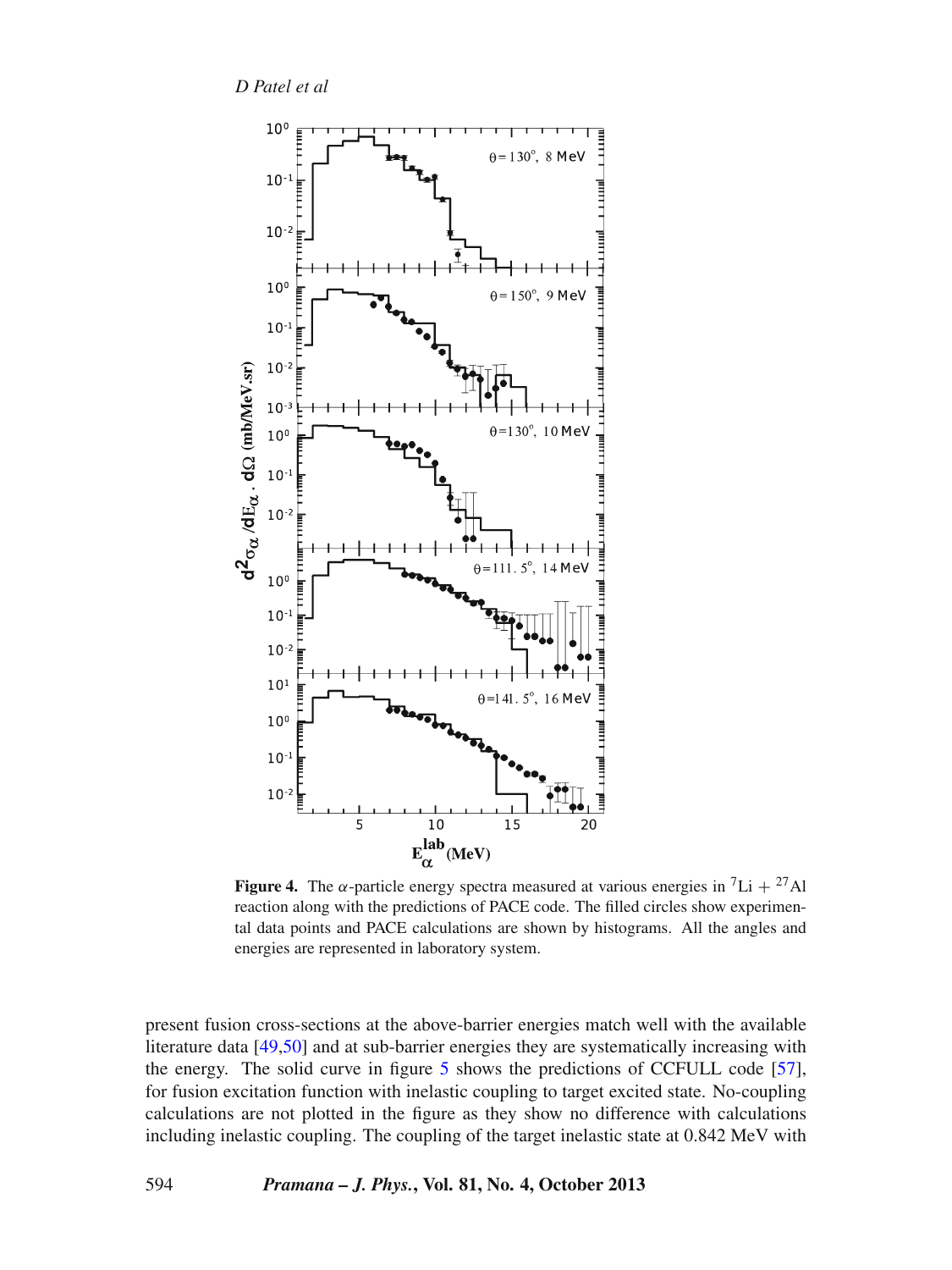<span id="page-8-0"></span>

**Figure 5.** Comparison of fusion cross-sections obtained in the present experiment with data from the literature and CCFULL predictions for the  ${}^{7}Li + {}^{27}Ai$  system. Filled circles represent fusion cross-sections from the present measurement. Filled squares and diamonds represent the fusion data from refs [\[49\]](#page-15-6) and [\[50\]](#page-15-7) respectively. CCFULL calculated fusion cross-sections are represented by a solid line.

deformation parameter  $\beta_2 = 0.31$  has been considered in the calculations. The barrier parameters used in the CCFULL calculation are:  $V_b = 6.6$  MeV,  $R_b = 7.97$  fm and  $h\omega = 3.39$  MeV, providing a reasonable agreement with the present experimental data at near-barrier energies as well as the fusion data available in literature at above-barrier

<span id="page-8-1"></span>

Figure 6. Comparison of fusion cross-sections in the reactions of <sup>6,7</sup>Li and <sup>9</sup>Be with  $27$ Al target at around the Coulomb barrier energies.

*Pramana – J. Phys.***, Vol. 81, No. 4, October 2013** 595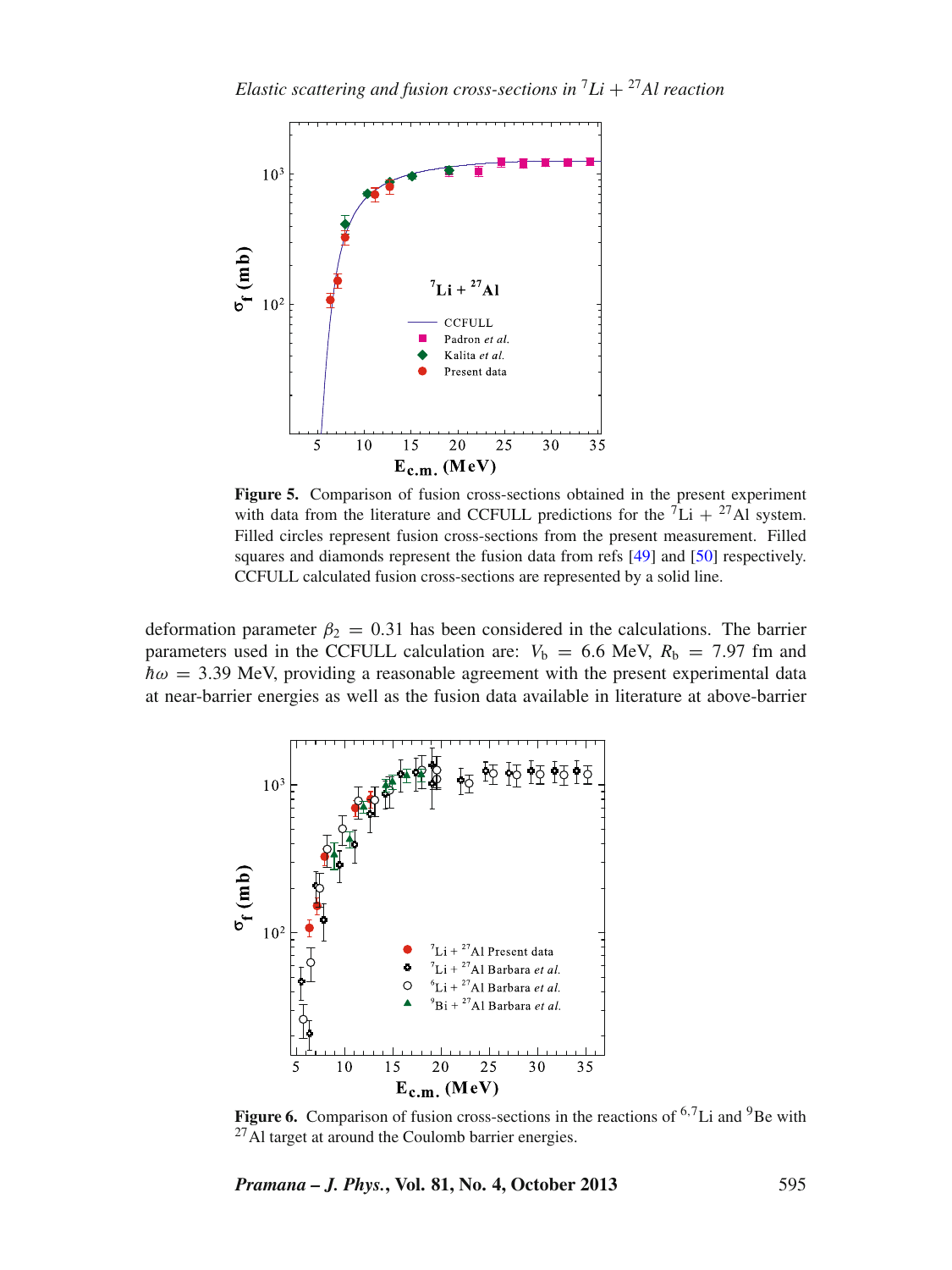## *D Patel et al*

energies. The barrier height used for the above calculations is consistent with the barrier height mentioned in ref. [\[58\]](#page-15-15). It can be observed that the effect of target inelastic coupling is insignificant (similar to the observation made by Kalita *et al* [\[50](#page-15-7)]) due to the low *Z* value of the target.

In addition, we have compared the fusion cross-sections in reactions of different weakly bound projectiles  $6.7$  $6.7$ Li,  $9$ Be with  $27$ Al target as shown in figure 6. The data have been included from the present work and ref. [\[51](#page-15-8)]. It is observed that the present fusion data for  ${}^{7}Li + {}^{27}Al$  reaction at energies around the Coulomb barrier are of the same order as that of  ${}^{6}Li + {}^{27}Al$  [\[51\]](#page-15-8).

## <span id="page-9-0"></span>**5. Coupled-channels calculations**

In order to unfold the effect of couplings of direct reaction channels such as breakup, inelastic and transfer on elastic and fusion cross-sections, the continuum discretized coupled channels (CDCC) and coupled reaction channels calculations (CRC) have been carried out using FRESCO code [\[59](#page-15-16)], version FRES 2.8. In the CDCC calculations, the structure of the projectile <sup>7</sup>Li has been considered as a cluster of  $\alpha$  (core) and *t* (valence). The continuum of <sup>7</sup>Li  $(\alpha + t)$  up to the excitation energy of 5 MeV has been considered. It includes the first resonant state  $(7/2^-, 4.63 \text{ MeV})$  with a width of 0.093 MeV. The non-resonant continuum has been discretized in terms of momentum bins of finite width,  $\Delta k = 0.20$  fm<sup>-1</sup>, and the region around the resonant state has been discretized into much smaller momentum bins ( $\Delta k \sim 0.0050$  fm<sup>-1</sup>). The scattering states arising from the combinations of  $\alpha$  and *t* have been assumed as excited states of <sup>7</sup>Li with the energy equal to the mean of bin energy range. The scattering wave functions in the solution of coupledchannels calculations have been integrated up to 80 fm in steps of 0.02 fm and the relative angular momentum up to  $95<sup>h</sup>$  has been considered.

In addition to the projectile breakup, some of the important direct reaction channels are also included. In the final coupled-channels calculations, the couplings that are included to study their effects on elastic scattering and fusion reactions are: projectile breakup channels, bound excited state (1/2<sup>−</sup>, 478 keV state) of 7Li, and 1*n*-stripping transfer channels. The experimental data on elastic, inelastic, and transfer channels act as constraints to the potential and coupling parameters that are used in the FRESCO calculations.

The coupling potentials for  $\alpha + {}^{27}\text{Al}$  and  $t + {}^{27}\text{Al}$  have been taken from refs [\[60](#page-15-17)[,61\]](#page-15-18) to obtain the cluster-folded (CF) potential for the entrance channel. The strength of the real part of the CF potential was needed to be multiplied by a factor of 0.6 to reproduce the measured elastic scattering cross-sections at all energies.

The results for the elastic scattering from the above coupled-channels calculations are compared with the present experimental data as well as the ones from [\[28\]](#page-14-19) as shown in figure [7.](#page-10-0) It is observed that the calculations reproduce the elastic scattering data reasonably well over the entire energy range of our measurement. The calculations with no coupling, only breakup coupling and breakup+transfer couplings are represented by dotted, dashed, and solid lines respectively. It is interesting to note that the effect of transfer coupling on elastic scattering particularly at above-barrier energies is significant and more than that of breakup couplings. This can be understood in terms of the reaction probabilities of these two channels as demonstrated in figure [8,](#page-11-0) where the calculated breakup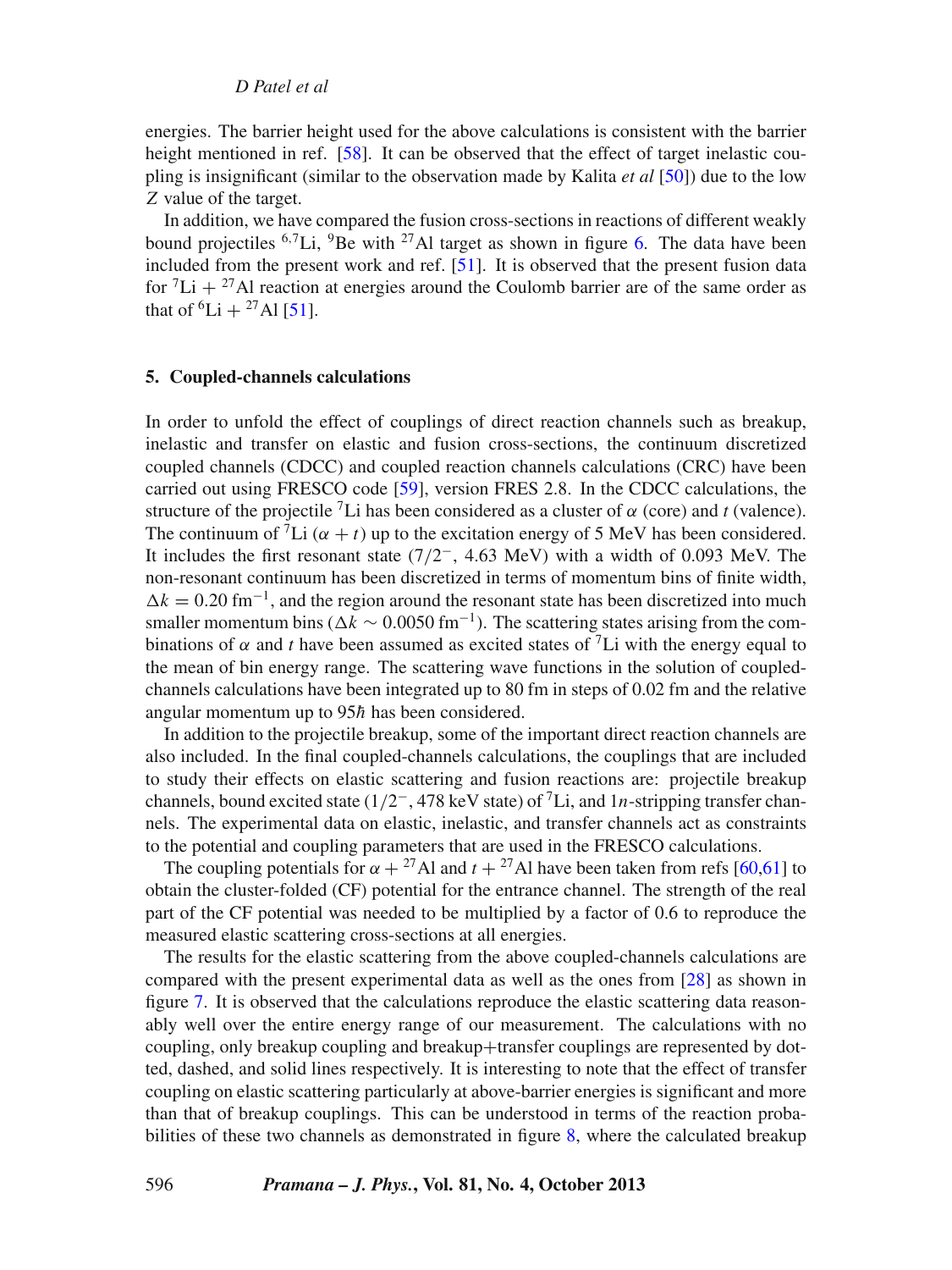<span id="page-10-0"></span>

Figure 7. Elastic scattering cross-sections normalized to the Rutherford crosssections as a function of  $\theta_{\rm cm}$  for the scattering of <sup>7</sup>Li from <sup>27</sup>Al. The filled circles show the present experimental data points. The open diamonds represent data points from ref. [\[28](#page-14-19)]. The dotted, dashed (red), and solid (black) lines represent the calculations with no coupling, breakup, and full (breakup+transfer) couplings respectively.

and transfer cross-sections are compared as a function of energy. It clearly shows the dominance of transfer over breakup at all the energies.

Coupling to the inelastic scattering corresponding to the projectile  $({}^7\text{Li})$  bound excited state (1/2<sup>−</sup>, 478 keV) has been included in the above CDCC calculations. Coupling of this state is taken similar to the one of the discrete continuum states. The calculated inelastic cross-sections (solid lines) are compared with the experimental data (filled circles) available in [\[62\]](#page-15-19) at three energies ( $E_{lab} = 11$  MeV, 14 MeV, and 18 MeV) as shown in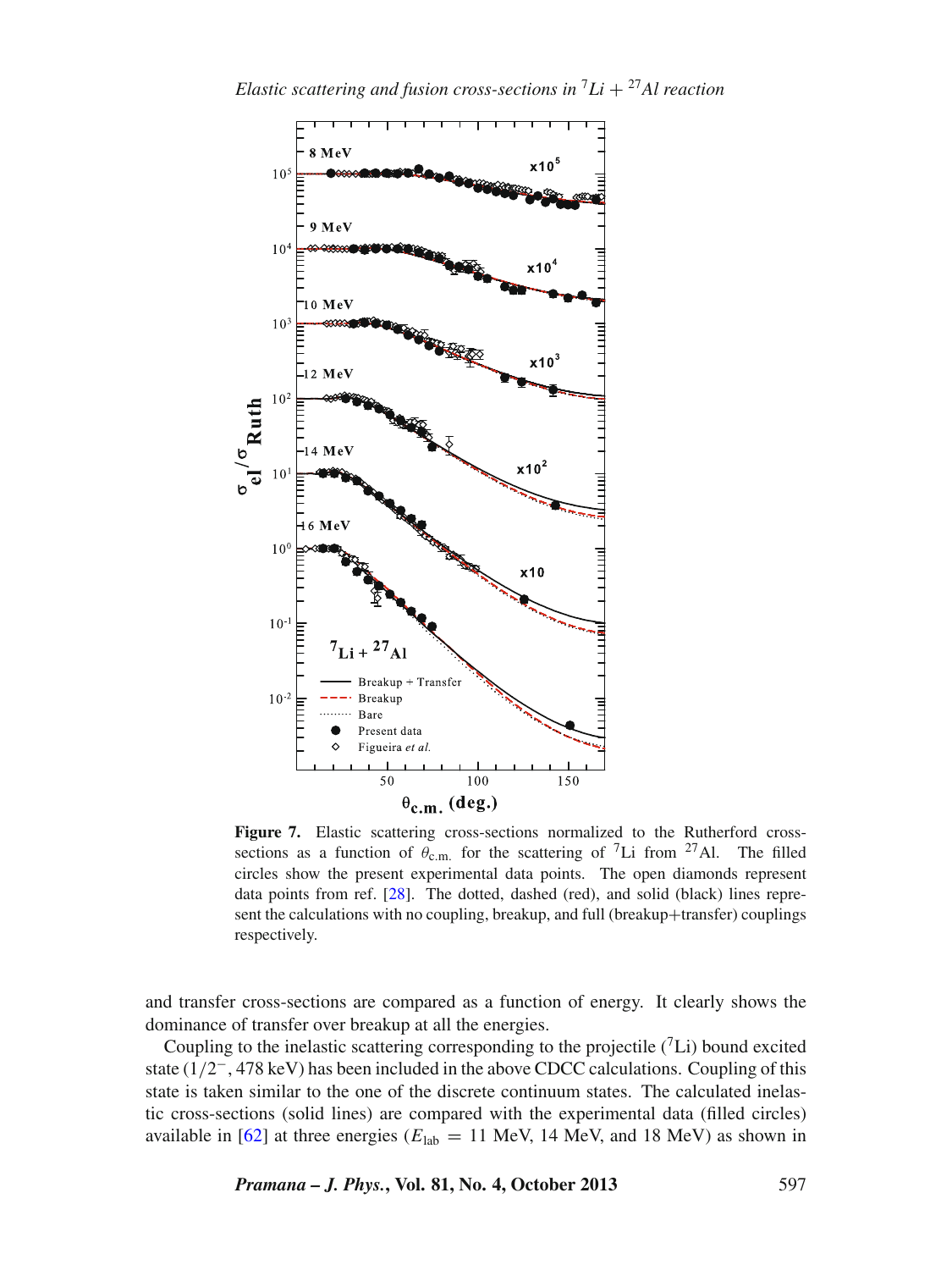<span id="page-11-0"></span>

**Figure 8.** Calculated breakup and transfer cross-sections from the coupled-channels calculations using FRESCO, as a function of  $E_{\text{c.m.}}$  in the reaction of <sup>7</sup>Li + <sup>27</sup>Al.

figure [9.](#page-11-1) The results are shown as solid lines which are reasonably close to the experimental data.

To study the effect of transfer channels, the dominant 1*n*-stripping channel, i.e.,  $^{27}$ Al( $^{7}$ Li, $^{6}$ Li)<sup>28</sup>Al was included along with the CDCC calculations. The ground state  $(3^+)$  and 0.031 MeV  $(2^+)$  states of <sup>28</sup>Al have been included in the calculations. The spectroscopic factors were taken from refs [\[62](#page-15-19)[,63\]](#page-15-20). The results of the neutron transfer calculations are compared with the experimental data available in [\[62\]](#page-15-19) at three different

<span id="page-11-1"></span>

**Figure 9.** Comparison of experimental data and calculations for inelastic crosssections, as a function of  $\theta_{\rm c.m.}$  at 11, 14 and 18 MeV beam energies in the  $^7$ Li +  $^{27}$ Al reaction. The filled circles represent the experimental data for inelastic cross-sections [\[62\]](#page-15-19). The solid line shows the calculated inelastic cross-sections corresponding to the bound excited state  $(1/2^-$ , 478 keV) of <sup>7</sup>Li.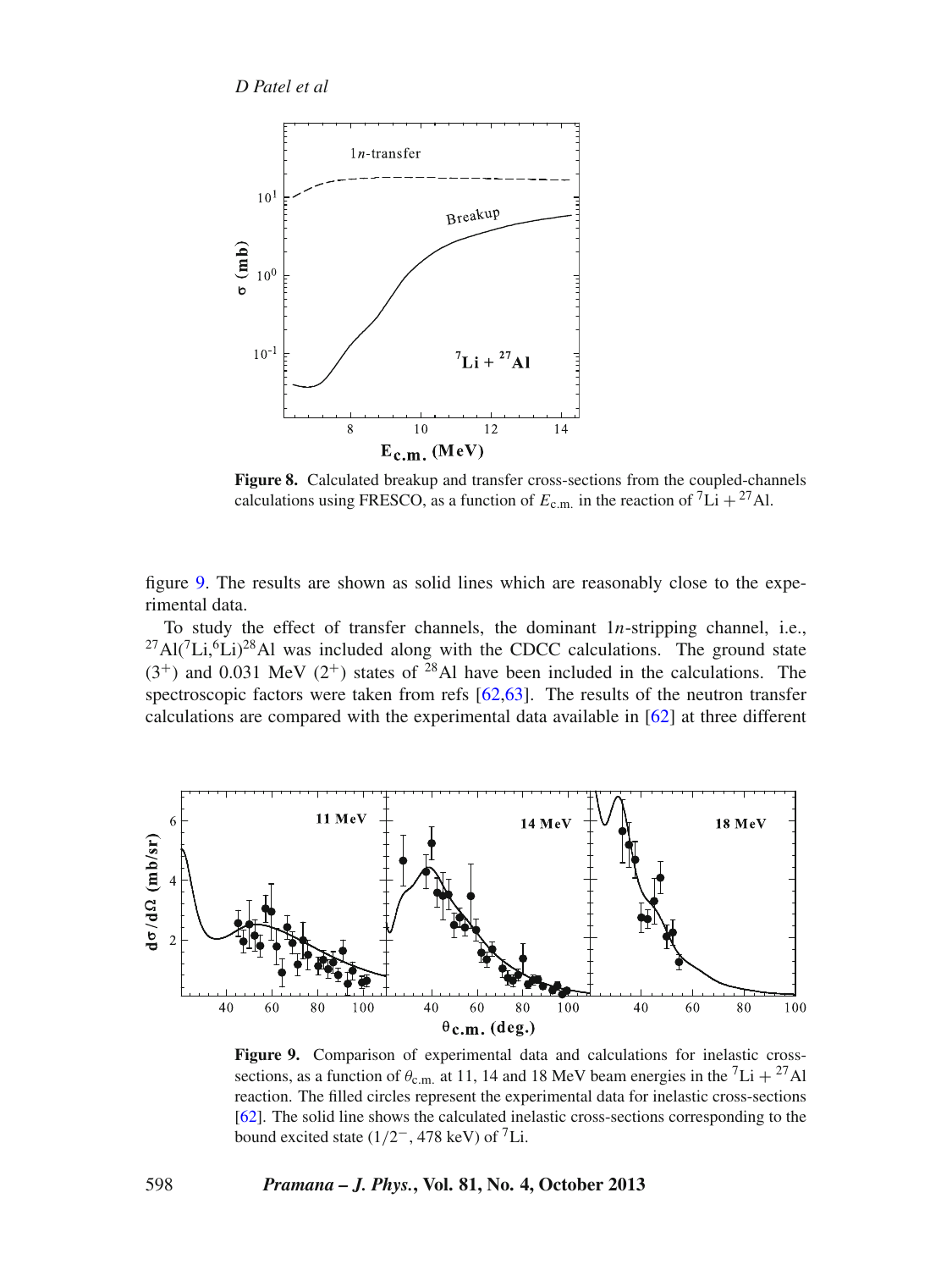energies. It can be observed that the calculations are in good agreement with the measured experimental data of transfer cross-sections corresponding to the g.s. plus  $2^+$  state of  $2^8$ Al as shown in figure [10.](#page-12-0)

Further, an attempt has been made to understand the experimental fusion data and the reaction cross-sections derived from the OM analysis of the elastic scattering data in terms

<span id="page-12-0"></span>

**Figure 10.** Comparison of experimental data and calculations for transfer crosssections at 11, 14 and 18 MeV. The filled diamonds correspond to the experimental data on transfer cross-sections  $[62]$  $[62]$ . The solid line represents the sum of the 1*n*-transfer cross-sections corresponding to the g.s. plus  $2^+$  state of <sup>28</sup>Al.

<span id="page-12-1"></span>

**Figure 11.** Comparison of fusion cross-sections obtained from the coupled-channels calculations for the  ${}^{7}Li + {}^{27}Al$  reaction with the present measurement (filled circles) and the data from the literature [\[49\]](#page-15-6) (filled squares). The solid and dashed lines represent the BPM fusion and cumulative reaction cross-sections respectively obtained from the CDCC calculations with breakup+transfer couplings using FRESCO.

*Pramana – J. Phys.***, Vol. 81, No. 4, October 2013** 599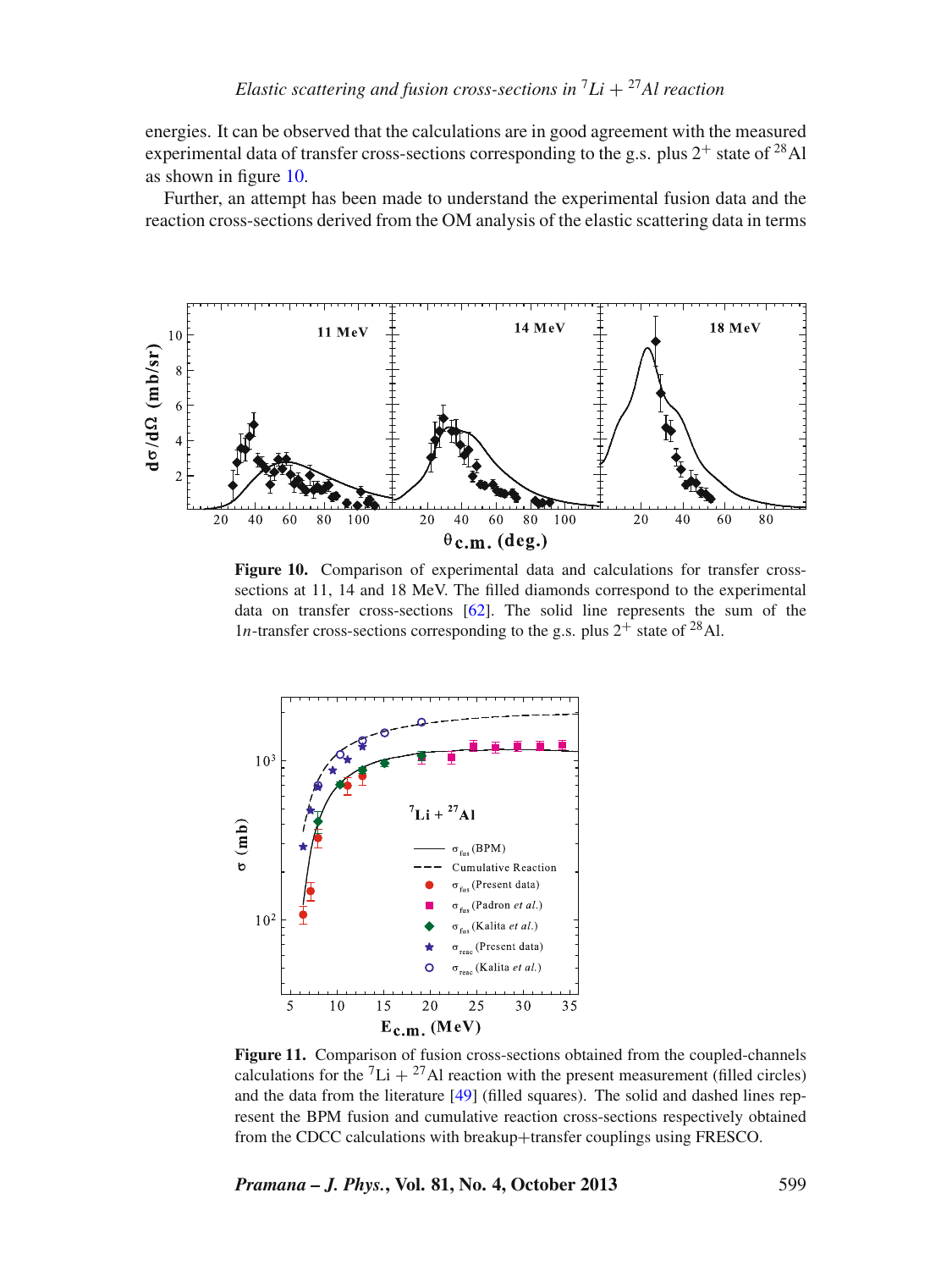of CDCC+transfer calculations using FRESCO. Fusion cross-section was obtained by the barrier penetration model (BPM) option of FRESCO and shown in figure [11](#page-12-1) as a solid line. It can be observed that both the reaction cross-sections (dashed line) and fusion cross-sections (solid line) calculated from FRESCO are very close to the experimental data.

## <span id="page-13-0"></span>**6. Summary and conclusions**

Elastic scattering and fusion cross-section measurements have been carried out in  ${}^{7}Li +{}$ 27Al reaction at near-barrier energies. Optical model analysis employing Woods–Saxon form of potentials has been performed to extract the OM potential parameters. No strong conclusion regarding the presence of the TA or the BTA could be made on the basis of the energy dependence of the OM potentials, consistent with earlier results in the literature. The elastic scattering angular distributions have also been analysed by means of CDCC and transfer calculations using FRESCO. Couplings to the bound inelastic state of the projectile has also been included. The present elastic scattering angular distributions are nicely explained by the CDCC+inelastic+1*n*-transfer calculations. These calculations are performed using the potential and coupling parameters that are constrained by the experimental data for elastic, inelastic (first excited state of 7Li), and 1*n*-stripping transfer (corresponding to the g.s. plus  $2^+$  state of <sup>28</sup>Al) channels available from this work and from the literature. The effect of 1*n*-transfer coupling on elastic scattering was found to be more important as compared to breakup couplings particularly at above-barrier energies.

Fusion cross-sections at energies near the Coulomb barrier were obtained from the measured  $\alpha$  evaporation spectra at backward angles. Present data along with the literature data by Padron *et al* [\[49\]](#page-15-6) in the above-barrier energies are well represented by the predictions of the simplified coupled-channels fusion model (CCFULL) calculations assuming a fusion barrier height of 6.6 MeV (consistent with ref. [\[58\]](#page-15-15)). A comparison of fusion cross-section involving the same target  $(^{27}$ Al) and three weakly bound stable projectiles  $(^{6,7}$ Li, <sup>9</sup>Be) shows that the present fusion data involving <sup>7</sup>Li is similar to those involving 6Li [\[51\]](#page-15-8) around the Coulomb barrier energies, and do not show any suppression compared to the other two reactions ( ${}^{6}$ Li,  ${}^{9}$ Be +  ${}^{27}$ Al), which is contrary to the observation in ref. [\[51\]](#page-15-8). Fusion cross-sections were also calculated by CDCC+transfer calculations using FRESCO. Fusion by BPM calculation was found to agree with the experimental data reasonably well.

## **Acknowledgements**

The authors would like to thank FOTIA staff at BARC for their cooperation during the experiment and Dr S Kailas for fruitful discussions. D Patel and S Mukherjee gratefully acknowledge the financial support from DAE-BRNS (No. 2008/37/42) through a major research project. V V Parkar acknowledges the financial support of INSPIRE Faculty Award, Department of Science and Technology, Govt. of India for carrying out these investigations.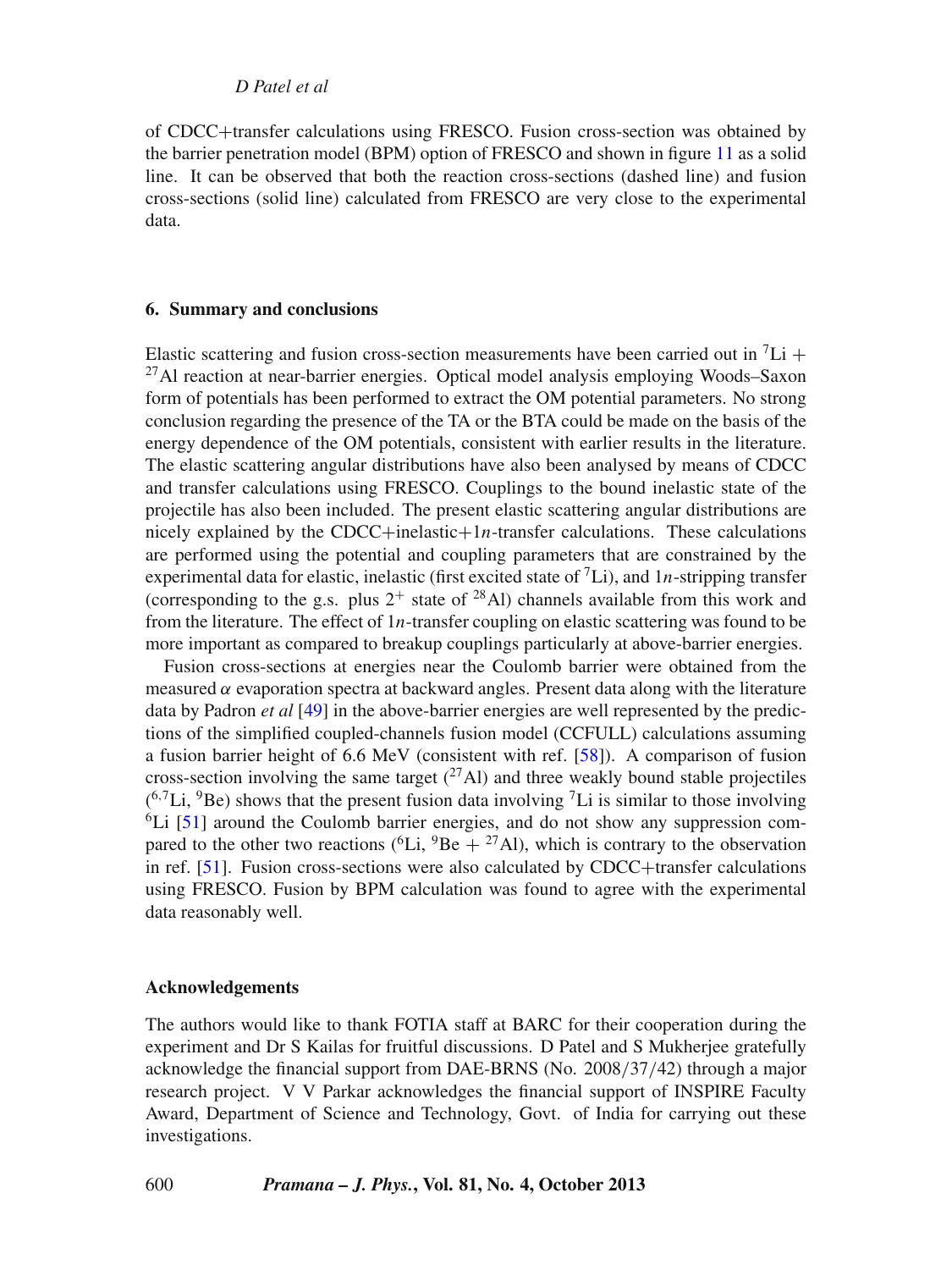#### **References**

- <span id="page-14-0"></span>[1] Y Tokimoto *et al*, *Phys. Re*v*. C* **63**, 035801 (2001)
- [2] N Keeley *et al*, *Prog. Part. Nucl. Phys.* **59**, 579 (2007)
- [3] E A Benjamim *et al*, *Phys. Lett. B* **647**, 30 (2007)
- [4] L F Canto, P R S Gomes, R Donangelo and M S Hussein, *Phys. Rep.* **424**, 1 (2006)
- <span id="page-14-2"></span>[5] G R Satchler, *Phys. Rep.* **199**, 147 (1991)
- <span id="page-14-1"></span>[6] D Patel *et al*, *AIP Conf. Proc.* **1524**, 171 (2013)
- <span id="page-14-3"></span>[7] M A Nagarajan, C C Mahaux and G R Satchler, *Phys. Re*v*. Lett.* **54**, 1136 (1985)
- [8] S Santra *et al*, *Phys. Re*v*. C* **60**, 034611 (1999)
- <span id="page-14-4"></span>[9] M E Brandan and G R Satchler, *Phys. Rep.* **285**, 143 (1997)
- <span id="page-14-5"></span>[10] N N Deshmukh *et al*, *Phys. Re*v*. C* **83**, 024607 (2011)
- <span id="page-14-16"></span>[11] S Santra, S Kailas, K Ramachandran, V V Parkar, V Jha, B J Roy and P Shukla, *Phys. Re*v*. C* **83**, 034616 (2011)
- <span id="page-14-6"></span>[12] L Fimiani *et al*, *Phys. Re*v*. C* **86**, 044607 (2012)
- <span id="page-14-7"></span>[13] S B Moraes *et al*, *Phys. Re*v*. C* **61**, 064608 (2000)
- [14] S Mukherjee *et al*, *Eur. Phys. J. A* **45**, 23 (2010)
- <span id="page-14-17"></span>[15] A Pakou *et al*, *Phys. Lett. B* **556**, 21 (2003)
- [16] J M Figueira *et al*, *Phys. Re*v*. C* **81**, 024613 (2010)
- [17] N N Deshmukh *et al*, *Eur. Phys. J. A* **47**, 118 (2011)
- <span id="page-14-11"></span>[18] A M M Maciel *et al*, *Phys. Re*v*. C* **59**, 2103 (1999)
- <span id="page-14-12"></span>[19] R J Woolliscroft, B R Fulton, R L Cowin, M Dasgupta, D J Hinde, C R Morton and A C Berriman, *Phys. Re*v*. C* **69**, 044612 (2004)
- <span id="page-14-13"></span>[20] N Keeley, S J Bennett, N M Clarke, B R Fulton, G Tungate, P V Drumm, M A Nagarajan and J S Lilley, *Nucl. Phys. A* **571**, 326 (1994)
- <span id="page-14-14"></span>[21] C Signorini *et al*, *Phys. Re*v*. C* **61**, 061603 (2000)
- <span id="page-14-15"></span>[22] P R S Gomes *et al*, *J. Phys. G* **31**, S1669 (2005)
- <span id="page-14-8"></span>[23] P R S Gomes *et al*, *Phys. Re*v*. C* **70**, 054605 (2004)
- <span id="page-14-9"></span>[24] E F Aguilera *et al*, *Phys. Re*v*. C* **79**, 021601 (2009)
- [25] A R Garcia, J Lubian, I Padron, P R S Gomes, T Lacerda, V N Garcia, A Gomez Camacho and E F Aguilera, *Phys. Re*v*. C* **76**, 067603 (2007)
- <span id="page-14-10"></span>[26] K Rusek, *Eur. Phys. J. A* **41**, 399 (2009)
- <span id="page-14-18"></span>[27] A Pakou *et al*, *Phys. Re*v*. C* **69**, 054602 (2004)
- <span id="page-14-19"></span>[28] J M Figueira *et al*, *Phys. Re*v*. C* **73**, 054603 (2006)
- <span id="page-14-20"></span>[29] M Dasgupta *et al*, *Phys. Re*v*. L* **82**, 1395 (1999)
- [30] V V Parkar *et al*, *Phys. Re*v*. C* **82**, 054601 (2010)
- [31] P K Rath *et al*, *Phys. Re*v*. C* **79**, 051601R (2009)
- [32] P K Rath *et al*, *Nucl. Phys. A* **874**, 14 (2012)
- [33] C S Palshetkar *et al*, *Phys. Re*v*. C* **82**, 044608 (2010)
- [34] V Jha and S Kailas, *Phys. Re*v*. C* **80**, 034607 (2009)
- [35] Y W Wu, Z H Liu, C J Lin, H Q Zhang, M Ruan, F Yang, Z C Li, M Trotta and K Hagino, *Phys. Re*v*. C* **68**, 044605 (2003)
- [36] V Tripathi, A Navin, K Mahata, K Ramachandran, A Chatterjee and S Kailas, *Phys. Re*v*. Lett.* **88**, 172701 (2002)
- [37] Yu E Penionzhkevich, V I Zagrebaev, S M Lukyanov and R Kalpakchieva, *Phys. Re*v*. Lett.* **96**, 162701 (2006)
- <span id="page-14-21"></span>[38] M Dasgupta *et al*, *Phys. Re*v*. C* **66**, 041602(R) (2002)
- <span id="page-14-22"></span>[39] R M Anjos *et al*, *Phys. Lett. B* **534**, 45 (2002)
- <span id="page-14-23"></span>[40] P R S Gomes *et al*, *Phys. Lett. B* **601**, 20 (2004)
- <span id="page-14-24"></span>[41] M Ray *et al*, *Phys. Re*v*. C* **78**, 064617 (2008)